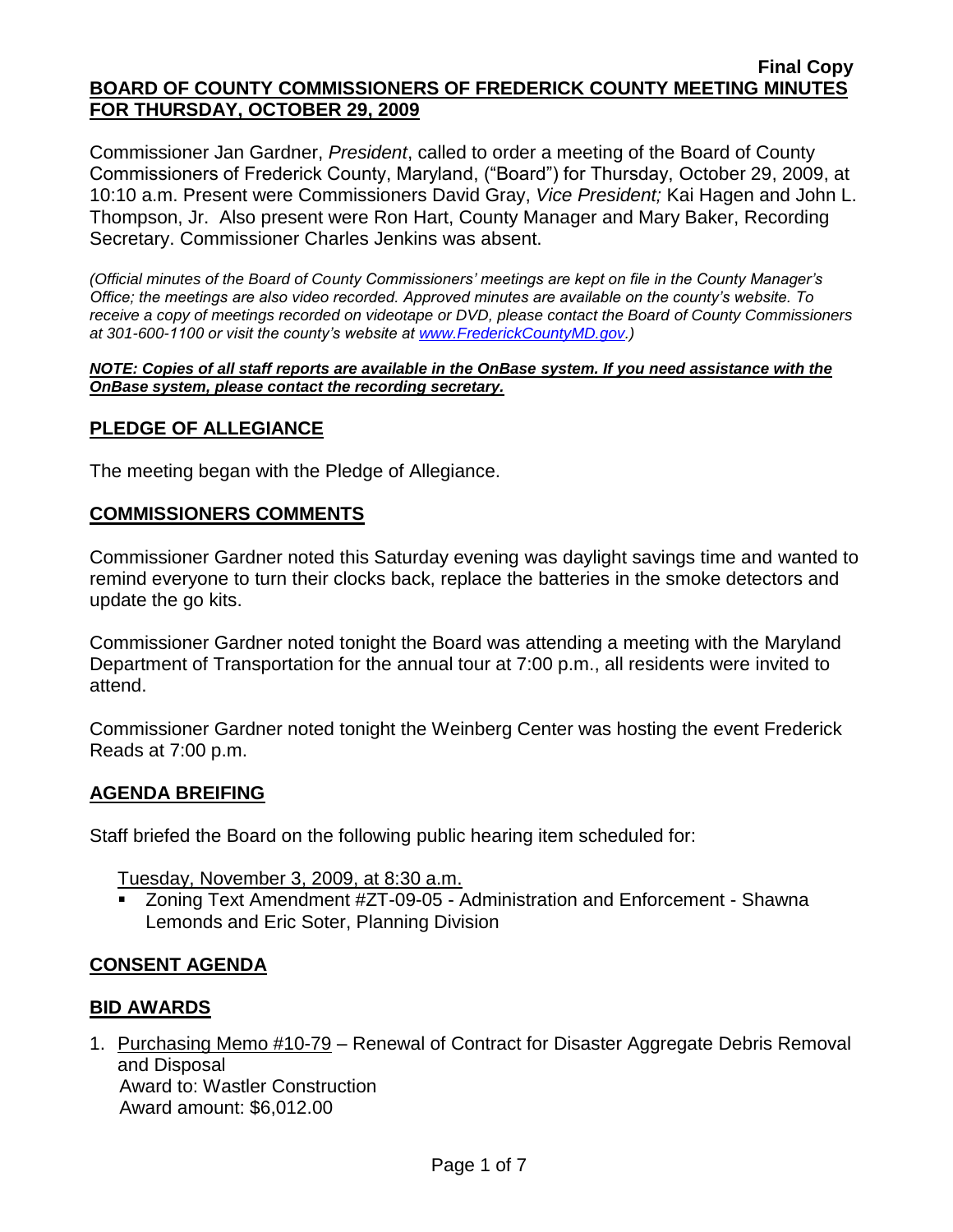- 2. Purchasing Memo #10-80 Purchase of Bulk Road Salt (Piggyback) Award to: International Salt Company, Inc. Award amount: Estimated amount of \$553,590.00
- 3. Purchasing Memo #10-81 Renewal of Storage Tank Rental Agreement and Purchase of Liquid De-Icing Material Award to: Innovative Municipal Products, Inc. Award amount: \$90,000.00
- 4. Purchasing Memo #10-82 Award of National Pollutant Discharge Elimination System Engineering and Surveying Services Indefinite Delivery Quality Award to: Rummel, Klepper and Kahl, LLP Award amount: \$200,000.00 per task order and \$600,000.00 per contract year
- 5. Purchasing Memo #10-83 Bid #09-CP-70, Frederick County Visitor's Center Award to: Rockwell Construction

# **BUDGET TRANSFER**

1. #BT-10-062, Finance, Accounting

### **BOARD OF EDUCATION (BOE) EXPENSE FUND AMENDMENTS**

**School Construction Expense Fund Amendments** 

- 1. #10-02 and BT-10-059
- 2. #10-03 and BT-10-060
- 3. #10-04 and BT-10-061

# **GRANTS**

- 1. Maryland Institute for Emergency Medical Services Systems FY 2010 Advanced Life Support Education Grant and Associated Budget Transfer - David Chisholm, Fire and Rescue Services Division
- 2. Promoting Safe and Stable Families Memorandum of Agreement Shelly Toms, Citizens Services Division

### **ENCROACHMENT AGREEMENT**

1. Supplements to Pipeline Crossing Agreement Nos. CSX056585 & CSX056586 - New Design Water Treatment Transmission Main - Beth Ramacciotti, Utilities and Solid Waste Management Division

Commissioner Gardner requested not to commit funds until staff was certain funds would be coming from the state for Grant #2.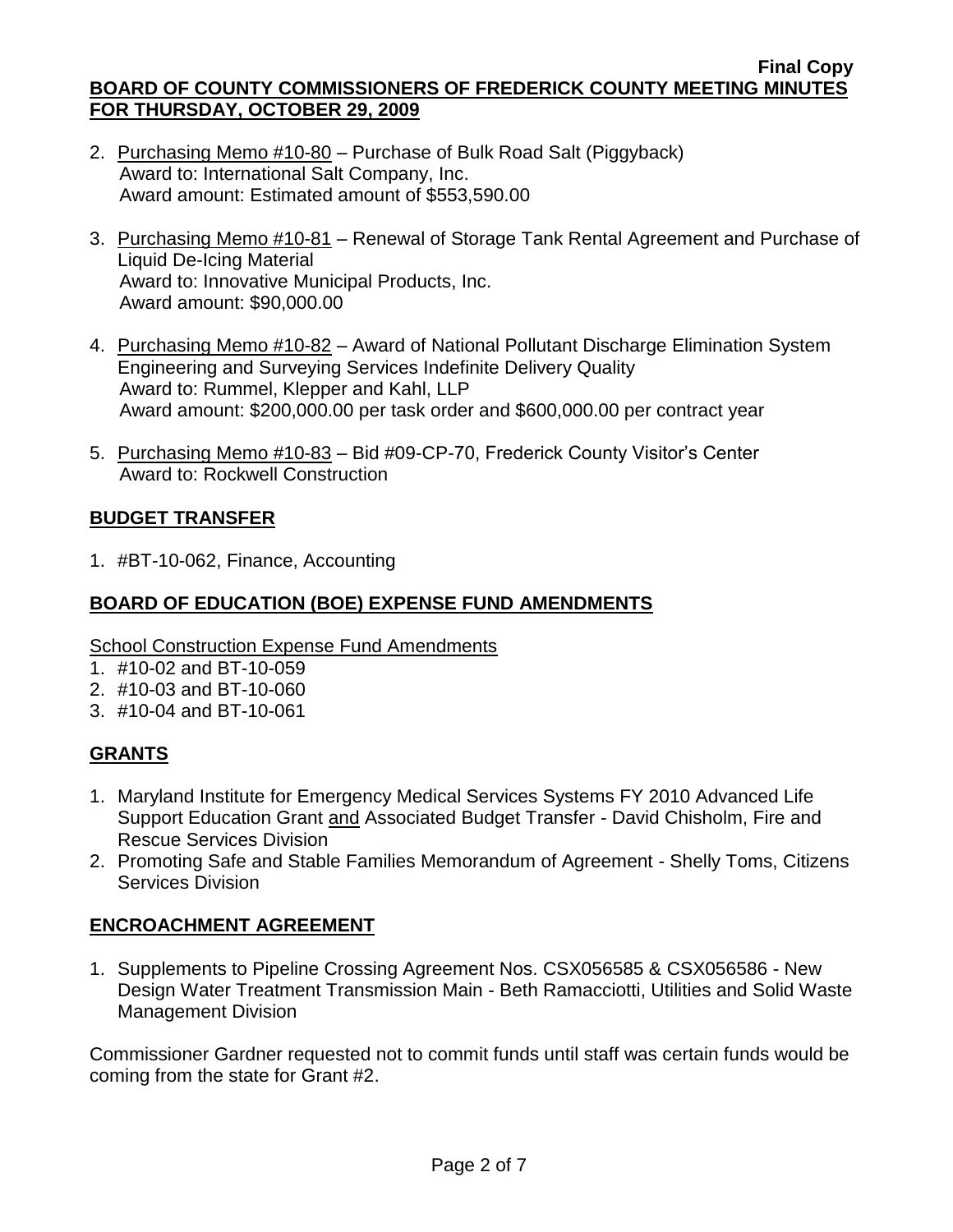Commissioner Thompson requested a separate vote on Grant #2.

Commissioner Gray moved approval of the consent agenda as presented with the exception of Grant #2. Commissioner Hagen seconded that passed 4-0 with Commissioner Jenkins absent.

Commissioner Gardner requested an assignment of bid for Bid Award #5.

Commissioner Hagen moved approval of Grant #2 as presented. Commissioner Gray seconded the motion that passed 3-1 with Commissioner Thompson opposed and Commissioner Jenkins absent.

#### **ADMINISTRATIVE BUSINESS**

### **Letter of Agreement - Use of the Church of the Holy Redeemer Property for H1N1 Clinic - Dr. Barbara Brookmyer, Health Services Division**

Dr. Brookmyer presented the letter of agreement regarding the use of the unoccupied space owned by the Church of the Holy Redeemer to hold the H1N1 clinic.

Commissioner Hagen moved approval of the letter of agreement as presented. Commissioner Gray seconded the motion that passed 4-0 with Commissioner Jenkins absent.

#### **Memorandum of Understanding (MOU) Modification between The City of Frederick, Frederick County and the State Highway Administration regarding the Monocacy Boulevard/US 15 Interchange - Robert Shen, Public Works Division**

Mr. Shen presented the MOU regarding the interchange.

Commissioner Hagen moved approval of the MOU as presented. Commissioner Gray seconded the motion that passed 4-0 with Commissioner Jenkins absent.

### **FY 2009 Bituminous Overlay of Various County Roadways, Contract No. C29919, Change Order No. 2 - Chuck Nipe, Public Works Division and Wendy Kearney, Office of the County Attorney**

Mr. Nipe and Ms. Kearney presented the proposed change order.

Commissioner Hagen moved approval of the change order as presented. Commissioner Gray seconded the motion that passed 4-0 with Commissioner Jenkins absent.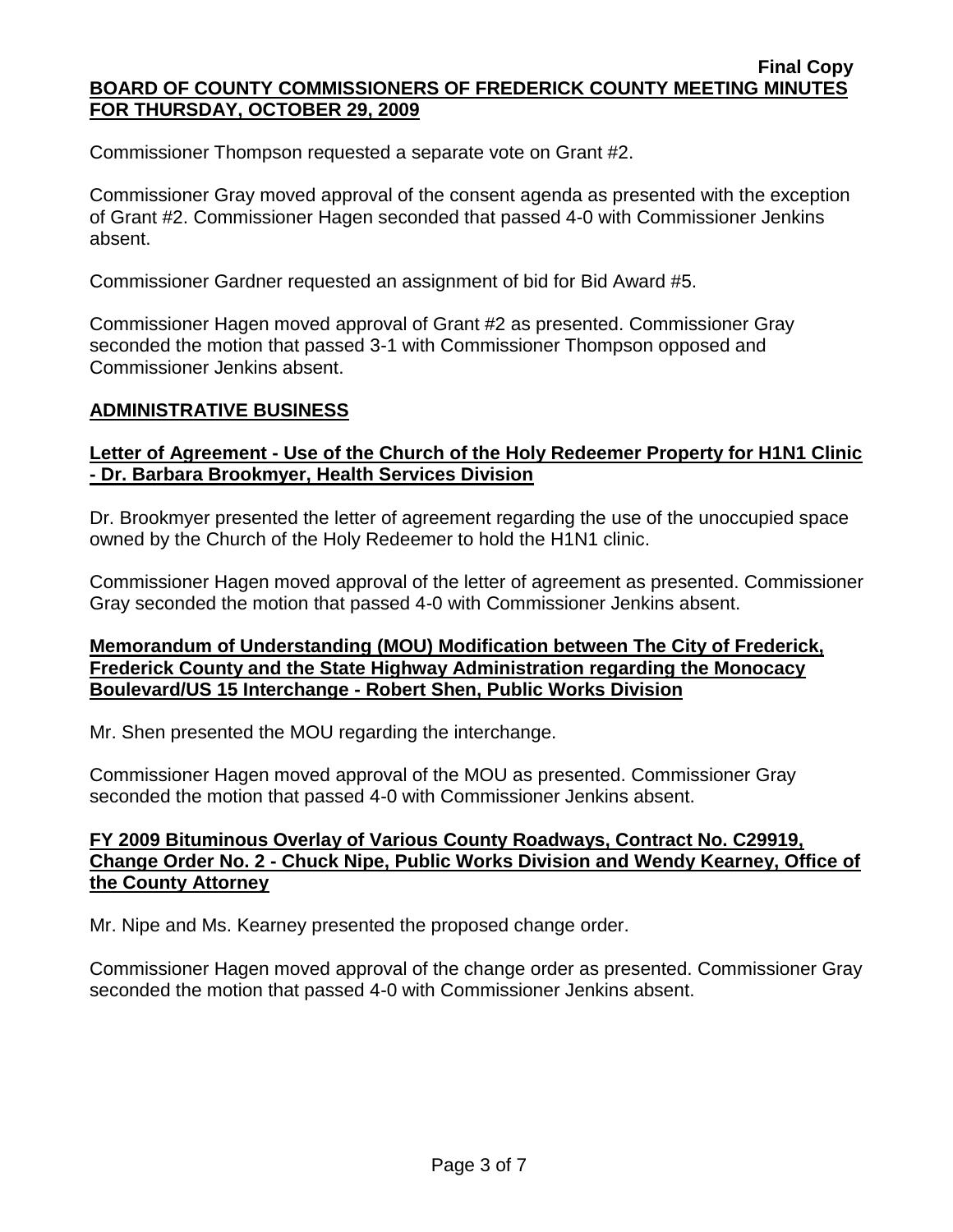### **Reimbursement of Permit Fees for Carroll Manor Fire Company, Station 28 - Doug Orner, Office of the County Manager and Eddie Arnold, Carroll Manor Volunteer Fire Company**

Mr. Orner and Mr. Arnold presented information regarding the reimbursement of permitting fees.

Commissioner Hagen moved approval noting comments in the staff report by Mike Marschner, Utilities and Solid Waste Management Division. Commissioner Gray seconded the motion that passed 3-1 with Commissioner Thompson opposed and Commissioner Jenkins absent.

### **COMMISSIONERS COMMENTS**

Commissioner Gray noted the Board needed to get the truth out as much as possible regarding the attacks made against the Board by The City of Frederick candidates during their campaign.

Commissioner Gardner requested to cancel the countywide Comprehensive Plan Update meeting scheduled for this afternoon.

Commissioner Gardner requested staff send a solicitation of interest for grants for human services and the status of the Jeanne Bussard Center funding.

Commissioner Hagen moved to reinstate funding to the Jeanne Bussard Center as ongoing funds for budget purposes and to communicate to them that they may participate in the grants for human services at the funding level of \$20,000.00. Commissioner Gray seconded the motion that passed 3-1 with Commissioner Thompson opposed and Commissioner Jenkins absent.

Commissioner Gardner requested that Commissioner Hagen put into record his votes on the legislative package issues that he was absent for on Tuesday.

# **PUBLIC COMMENTS – (3 MINUTE PRESENTATION)**

- George Lewis, President Fort Detrick Alliance
- Bill Ashton

# **QUESTIONS - PRESS**

None.

# **CLOSED SESSION**

Commissioner Hagen moved to proceed into closed session in accordance with Maryland Annotated Code State Government Article § 10-508(a) (3) To consider the acquisition of real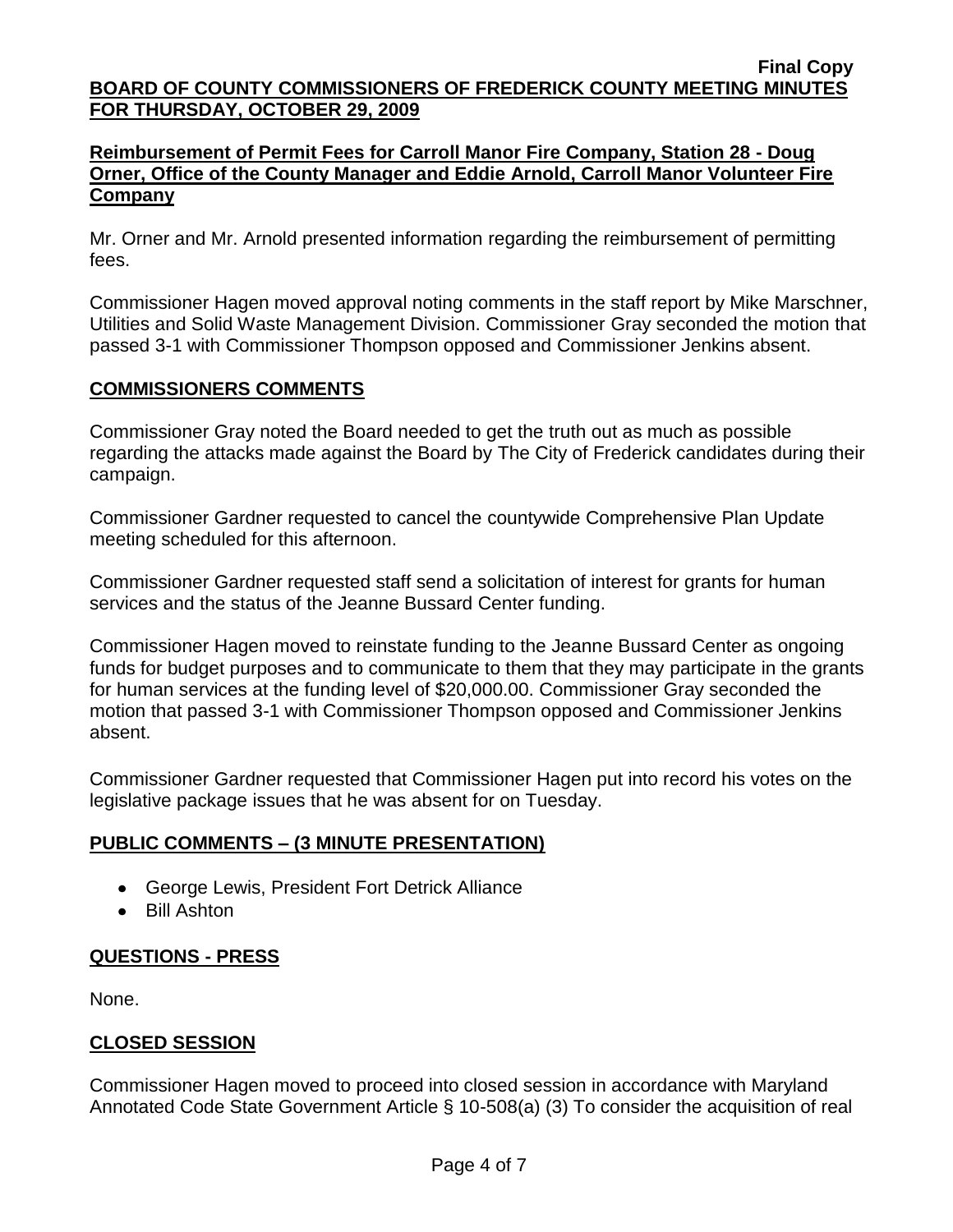property for a public purpose and matters directly related thereto. Commissioner Gray seconded the motion that passed 4-0 with Commissioner Jenkins absent.

# **ADJOURN**

The meeting adjourned at 11:15 a.m.

Mary E. Baker Recording Secretary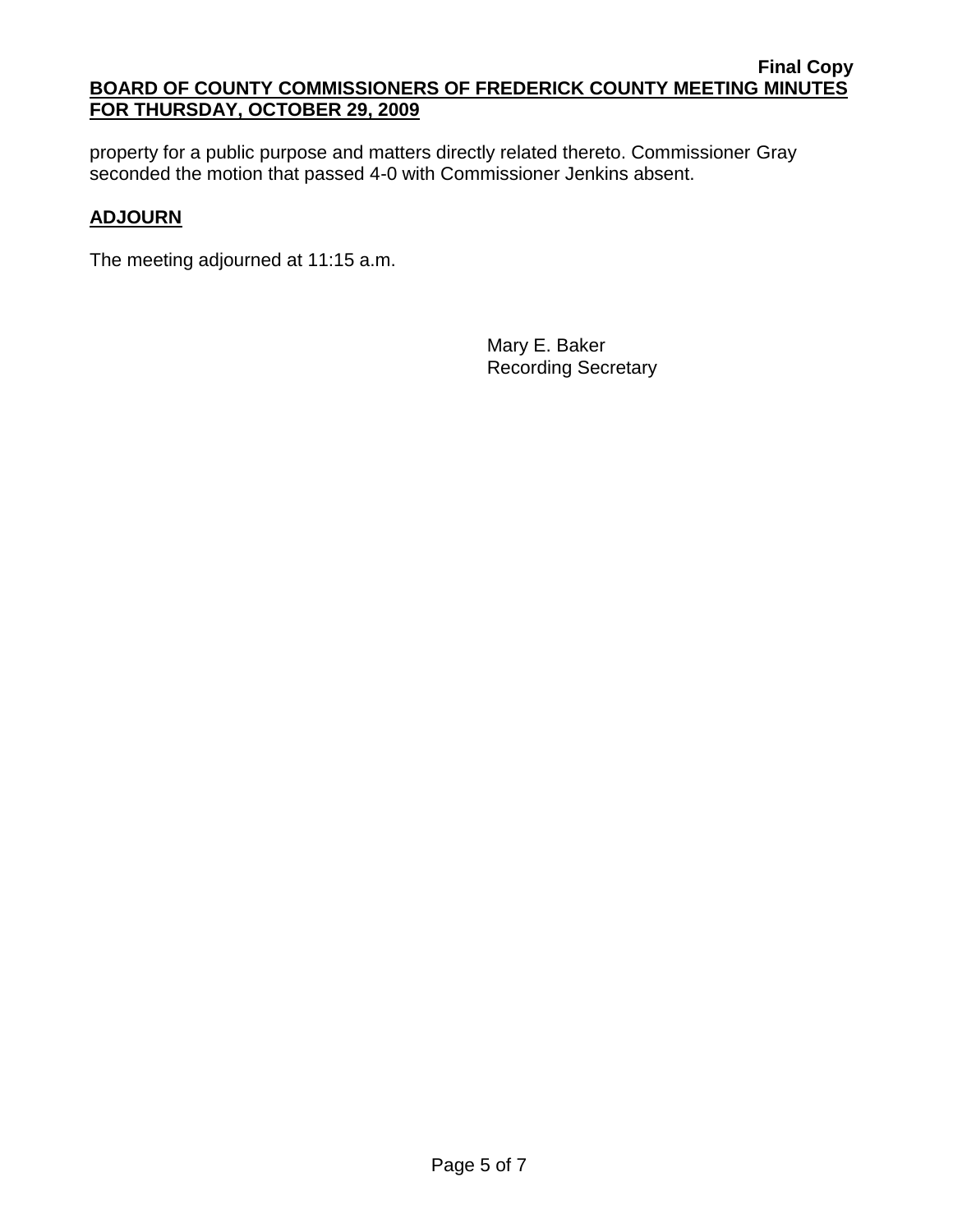### **FORM OF STATEMENT FOR CLOSING THE MEETING OF THURSDAY, OCTOBER 29, 2009**

# **STATUTORY AUTHORITY TO CLOSE SESSION**

### **State Government Article §10-508(a):**

(3) To consider the acquisition of real property for a public purpose and matters directly related thereto.

### **Motion:**

Commissioner Hagen moved to proceed into closed session in accordance with Maryland Annotated Code State Government Article § 10-508(a) (3) To consider the acquisition of real property for a public purpose and matters directly related thereto. Commissioner Gray seconded the motion that passed 4-0 with Commissioner Jenkins absent.

### **Topic to be Discussed:**

To consider a counteroffer for acquisition of right of way for a road project (two items for discussion).

> Mary Baker Recording Secretary